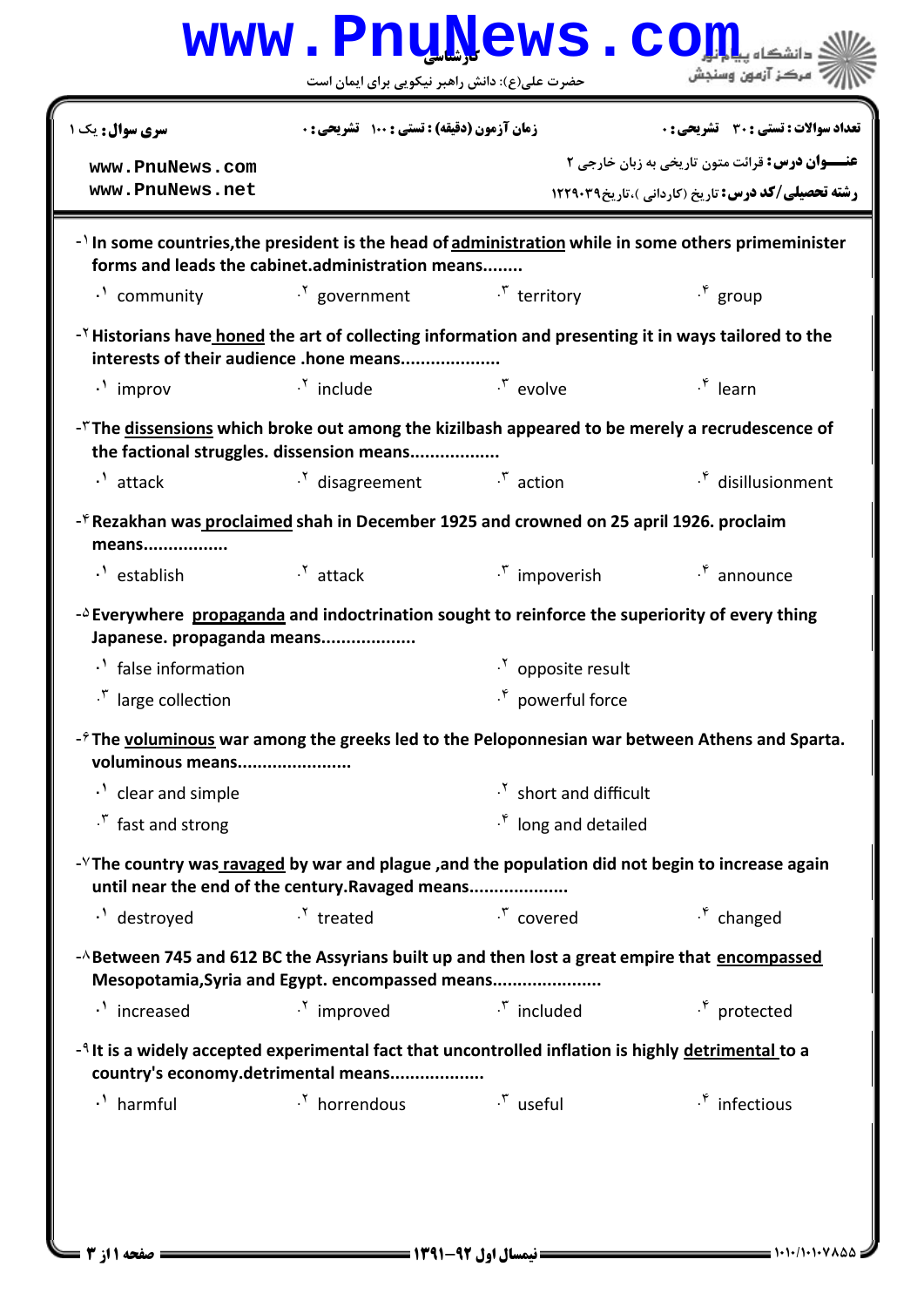|                                                                                                                                                                       |                                             | www.PnuNews.co                                                                                                              |                                                         |  |  |
|-----------------------------------------------------------------------------------------------------------------------------------------------------------------------|---------------------------------------------|-----------------------------------------------------------------------------------------------------------------------------|---------------------------------------------------------|--|--|
|                                                                                                                                                                       |                                             | حضرت علی(ع): دانش راهبر نیکویی برای ایمان است                                                                               | مركز آزمون وسنجش                                        |  |  |
| سری سوال: ۱ یک                                                                                                                                                        | زمان آزمون (دقیقه) : تستی ; ۱۰۰ آتشریحی ; . |                                                                                                                             | <b>تعداد سوالات : تستی : 30 ٪ تشریحی : 0</b>            |  |  |
| www.PnuNews.com                                                                                                                                                       |                                             |                                                                                                                             | عنـــوان درس: قرائت متون تاریخی به زبان خارجی ۲         |  |  |
| www.PnuNews.net                                                                                                                                                       |                                             |                                                                                                                             | <b>رشته تحصیلی/کد درس:</b> تاریخ (کاردانی)،تاریخ1۲۲۹۰۳۹ |  |  |
| $ \cdot$ The horrors and ordeals, the depravity and brutality behind the battlefronts are inseparable part of<br>the history of the second world war. Brutality means |                                             |                                                                                                                             |                                                         |  |  |
| $\cdot$ <sup>1</sup> final result                                                                                                                                     |                                             | $\cdot$ <sup>Y</sup> strong dislike                                                                                         |                                                         |  |  |
| * official action                                                                                                                                                     |                                             | . <sup>*</sup> violent behavior                                                                                             |                                                         |  |  |
| $\rightarrow$ ) It is the study of the history of families using historical document to discover the relationship<br>between people. It refers to                     |                                             |                                                                                                                             |                                                         |  |  |
| $\cdot$ chronology                                                                                                                                                    | $\cdot$ <sup>Y</sup> hegemony               | <sup>r</sup> genealogy                                                                                                      | $\cdot^{\mathfrak{p}}$ testimony                        |  |  |
| $-$ <sup><math>\gamma</math></sup> Islamic theory was itself in part modified by the institutions and attitudes of mind<br>which  in Persia.                          |                                             |                                                                                                                             |                                                         |  |  |
| $\cdot$ <sup>1</sup> settled                                                                                                                                          | $\cdot$ <sup>Y</sup> prevailed              | . <sup>۳</sup> purchased                                                                                                    | $\cdot^{\mathfrak{e}}$ sustained                        |  |  |
| - <sup>1</sup> Following the Sassanian period ,sculptureto exist as a major art.                                                                                      |                                             |                                                                                                                             |                                                         |  |  |
| $\cdot$ exhibited                                                                                                                                                     |                                             | $\cdot$ <sup>Y</sup> deposed $\cdot$ <sup>Y</sup> emigrated $\cdot$ <sup>F</sup> ceased                                     |                                                         |  |  |
| - <sup>16</sup> Fath Ali Shah had scarcely the throne when he was forced to recognize that a major<br>change had occured in the relations between Iran and neighbors. |                                             |                                                                                                                             |                                                         |  |  |
| . <sup>1</sup> asserted                                                                                                                                               | <sup>1</sup> constituted                    | $\cdot^{\mathsf{r}}$ ascended                                                                                               | $\cdot^{\mathfrak{p}}$ crowned                          |  |  |
| -14 The United States and china were drawn into the korean war, which ended three years later with<br>a restoration of the  quo.                                      |                                             |                                                                                                                             |                                                         |  |  |
| . <sup>1</sup> sabotage                                                                                                                                               | $\frac{1}{2}$ status                        | $\cdot^{\tau}$ opinion                                                                                                      | $\cdot^*$ state                                         |  |  |
| -19 Humans exploredandthemselves to new geographic spaces and climates.                                                                                               |                                             |                                                                                                                             |                                                         |  |  |
|                                                                                                                                                                       |                                             | $\cdot$ <sup>1</sup> demonized $\cdot$ <sup>5</sup> eliminated $\cdot$ <sup>5</sup> acclimated $\cdot$ <sup>6</sup> erupted |                                                         |  |  |
| -1YAs long as Stalin lived, in the Soviet Union and its states the rights of individual counted<br>for little.                                                        |                                             |                                                                                                                             |                                                         |  |  |
| $\cdot$ ' satellite                                                                                                                                                   | <sup>1</sup> ordeal                         | $\mathcal{F}$ arsenal                                                                                                       | $\cdot^*$ cavalry                                       |  |  |
| -14The begining of the Iron Age in greece with the dissolution of the prehistoric<br>cultures of the area.                                                            |                                             |                                                                                                                             |                                                         |  |  |
|                                                                                                                                                                       |                                             | $\cdot$ <sup>1</sup> sustained $\cdot$ <sup>1</sup> humiliated $\cdot$ <sup>5</sup> coincided                               | $\cdot$ <sup>*</sup> habituated                         |  |  |
| -19 Charles, who had to the Scots in 1646 and been turned over to the Roundheads in                                                                                   |                                             | 1647, escaped in the confusion and began the second civil war in 1648.                                                      |                                                         |  |  |
| N surrendered M Conciledr N asserted                                                                                                                                  |                                             |                                                                                                                             | $\cdot^*$ exploited                                     |  |  |
| -Y · The existence of personal laws in many Northern states nullified the effect of the<br>Fugitive Slave Act of 1850, the south's keystone of compromise.            |                                             |                                                                                                                             |                                                         |  |  |
| $\cdot$ inequality                                                                                                                                                    | <sup>.Y</sup> casualty                      | $\cdot^{\mathsf{r}}$ locality                                                                                               | $\cdot^{\mathfrak{e}}$ liberty                          |  |  |
| صفحه 12ز 3                                                                                                                                                            |                                             |                                                                                                                             | $=$ ۱۰۱۰/۱۰۱۰۷۸۵۵;                                      |  |  |